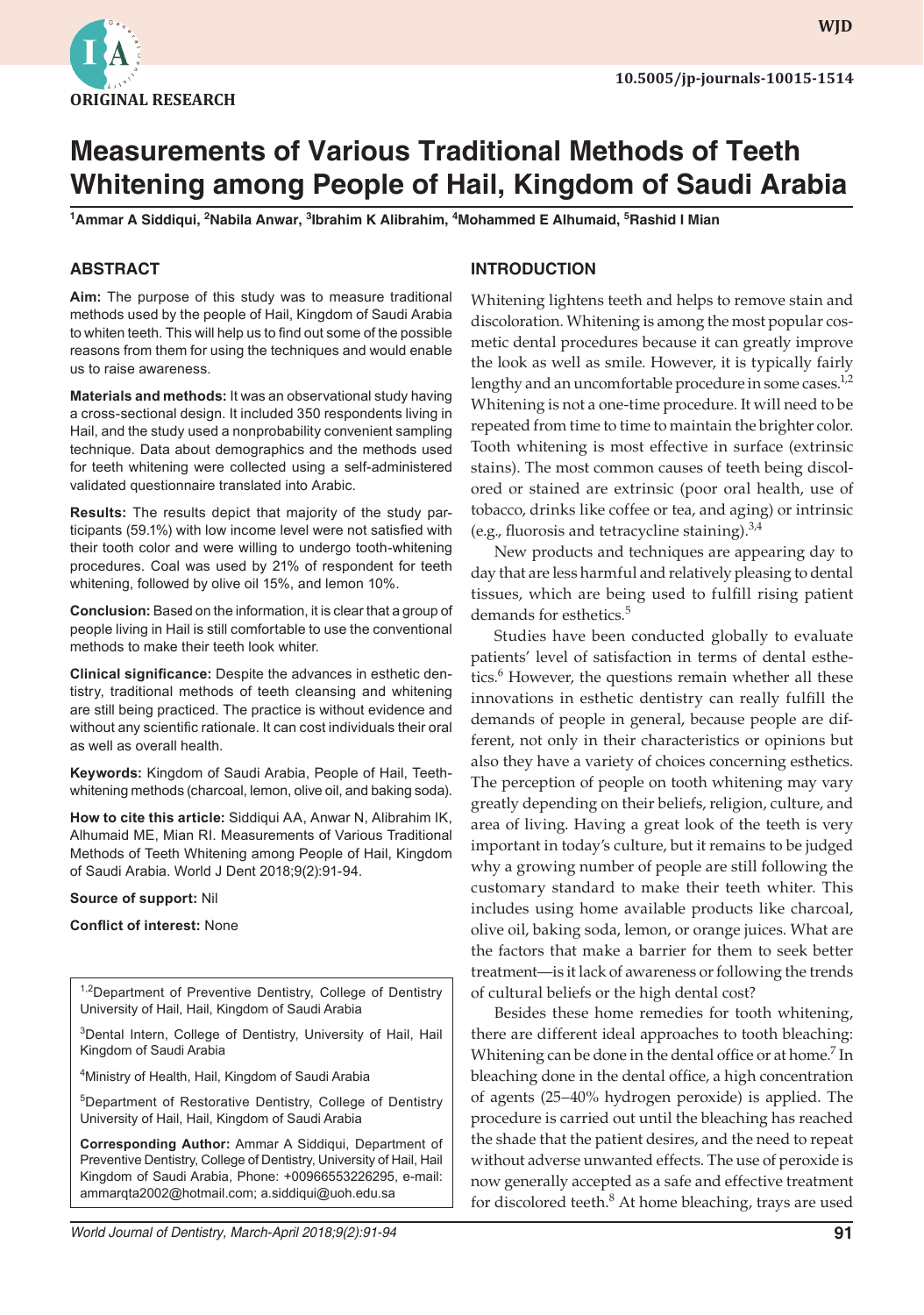with a low concentration of bleaching agent (10–20% carbamide peroxide), while the results and concentration are monitored by a dental professional.<sup>9,10</sup> Results are sometimes less than ideal, but in other cases, overuse of the at-home bleaching method commonly causes dentin hypersensitivity.<sup>11</sup>

Because tooth whitening is a major esthetic concern everywhere in the Kingdom of Saudi Arabia, it is important to determine public knowledge concerning the methods used. Regardless of the possible local hazards of overuse of the natural whitening products, long-term repeated use could lead to serious dental problems. Hence, the decision to manage and control the whitening effects in the form of bleaching should be dealt with the dental professional. However, even though some of the studies have been carried out on bleaching in other parts of Kingdom of Saudi Arabia,<sup>12,13</sup> there has been very little research reporting the various tooth-whitening methods used by the people of the northern part of the Kingdom of Saudi Arabia. The aim of the present study is therefore to ascertain the different techniques used by the people of Hail in making their teeth look brighter and to address the reasons behind approaching this technique. This will help us raise the awareness and educate the general population about the benefits of available treatment options and long-term effects.

### **MATERIALS AND METHODS**

The present study aimed at investigating various sources of traditional methods used in teeth cleansing by respondents living in Hail city. It was an observational, exploratory study, having a cross-sectional design. Structured face- and content-validated questionnaire was used as the study tool for the present study. The reliability of the questionnaire was determined by Cronbach's alpha test, and the value observed after the test was 0.7, making it reliable to use in an acceptable category. Participants of the study include adult residents aged 18 years or above at various locations of Hail city, Kingdom of Saudi Arabia. The present study was conducted from May 2017 until October 2017. The questionnaire was distributed to 500 respondents, using a nonprobability, convenient sampling technique, out of which, 350 responded to the questionnaire giving a response rate of 70%. Information was gathered from the study participants after taking informed verbal and written consent. Respondents who did not provide written consent were excluded from the study. The ethical approval of the present study was applied for and taken through the University of Hail scientific research and ethic committee. The approval number given by the committee is H-2016-049. Data taken from the questionnaire were recorded and analyzed

using Statistical Package of the Social Sciences, version 20. Data are presented as descriptive statistics in terms of number and percentages. Results are also displayed using pie and bar charts.

# **RESULTS**

Table 1 shows a total of 350 respondents who participated in the study. Out of them, 97(27.7%) were males and 253(72.3%) were females.

Table 2 shows the income level and its relation with patient's satisfaction. It presents that majority of the people (59.1%) having low income (<5,000 SR) were not satisfied with their dental appearance and color, whereas 1.7% did not complain much about their teeth color. People with more than 5,000 SR income have comparatively less complaint with their dental appearance. About 28% of people did not have satisfaction with their teeth color and look, and 11.5% of people, on the contrary, were not concerned about their dental features.

Graph 1 shows the various conventional methods adopted by the 350 participants to whiten their teeth and their response distribution. A little more than 51% of people were not using any traditional methods except

**Table 1:** Number of respondents who participated in the study

| Sex    | Number | Percentage |
|--------|--------|------------|
| Male   | 97     | 27.7       |
| Female | 253    | 72.3       |
| Total  | 350    | 100        |

**Table 2:** Relationship between level of income and participants' satisfaction

| Level of income    | Not satisfied | Does not bother |
|--------------------|---------------|-----------------|
| Less than 5,000 SR | 207 (59.1%)   | 6(1.7%)         |
| More than 5,000 SR | 98 (28%)      | 39 (11.2%)      |



**Graph 1:** Percentage of people and different teeth-whitening methods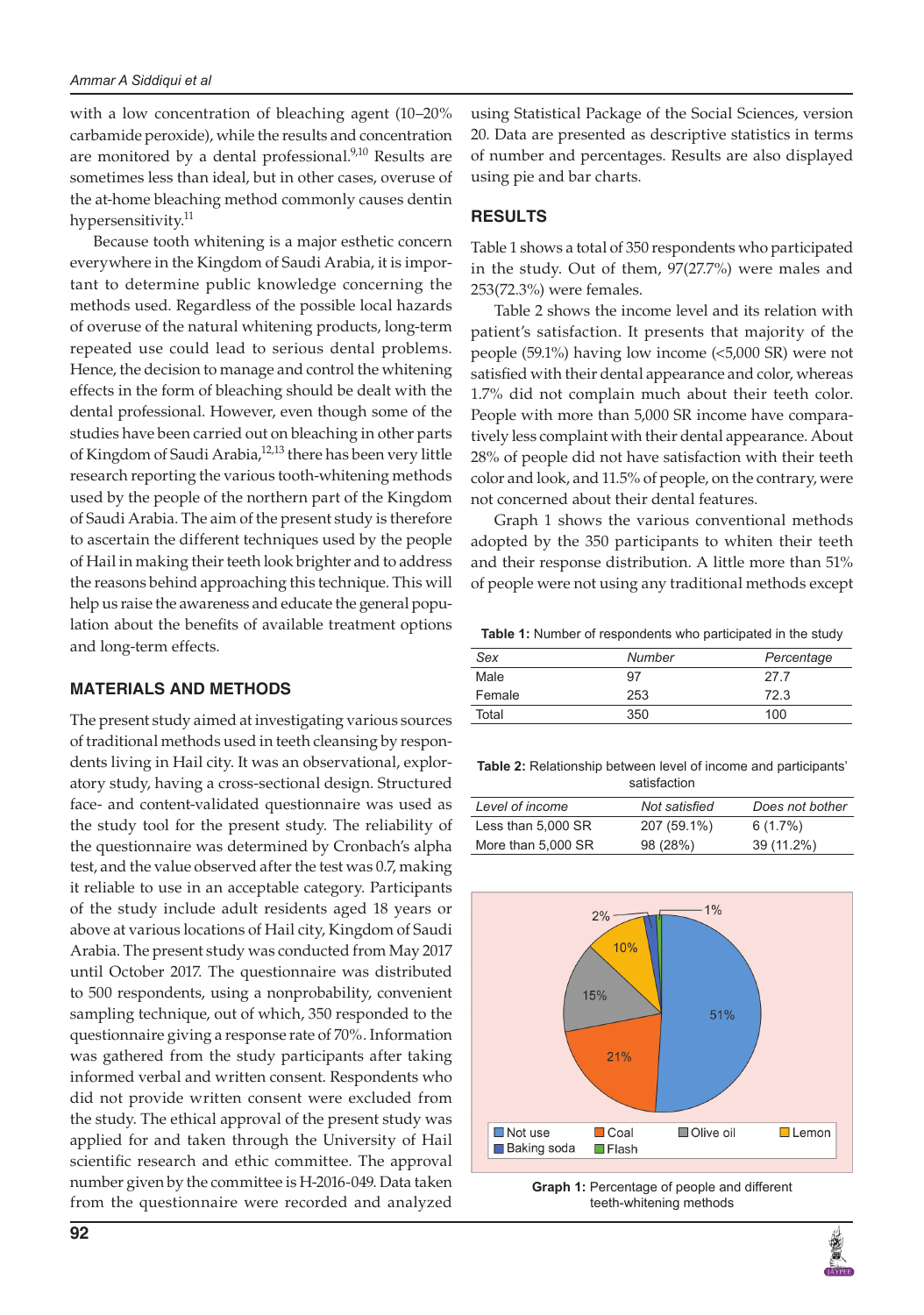

**Graph 2:** Difference in gender using varied natural whitening products

brushing their teeth regularly. Among the other half, almost one-fourth (21%) of the population was using coal powder, which has been a well-known natural whitening home remedy for years. Nearly 15% were using olive oil, 10% people were using lemon, and 2% were using baking soda as a measure to make their teeth look whiter. The rest 1% were ignorantly using Flash (especially designed for cleaning toilets) without thinking of its detrimental effects on oral tissues.

Graph 2 displays the difference in the percentage of gender in using various whitening products. About 17% of males and 15% of females were using lemon as a whitening product for their teeth. The majority of males (45%) compared with females (25%) were invariably using charcoal powder to make their teeth whiter. On the contrary, almost 40% of females and 11% of males believed the whitening effects of olive oil on their teeth. Almost 8% of females chose baking soda as one of the other available home remedies. No male respondents were found to use this product. There were other groups of both genders: 4% males and 1% females used "Flash" (a toilet cleansing liquid containing hydrogen chloride; if swallowed, it may be fatal).

### **DISCUSSION**

Due to technological advances, a variety of whitening options are currently available for patients seeking to enhance the appearance of their smiles. The advances in esthetic dentistry have provided the patients with more options to obtain the best results. In spite of many choices, we must keep in mind that people have different needs, unlike attitudes toward treatment.

The present study was carried on different groups of people residing in Hail city, the northern part of the Kingdom of Saudi Arabia. The study showed that a portion of the people are more reliably using home remedies to

whiten their teeth influenced by their religious and cultural beliefs.

The study was conducted on 350 participants. Out of these respondents, the females contributed to the majority. Many female participants (72.3%) responded in comparison with their counterparts. This could be explained based on the fact that females are more interested about having a shiny bright smile and seem to be more concerned about dental appearance than males. Similar results were found where females were more judgmental toward dental esthetics.<sup>14,15</sup>

With respect to low level of income, the majority of people seem not to be satisfied by their teeth color. Most of the people thought that the yellow coloration of their teeth causes an unesthetic appearance and believed that their appearance affects their level of satisfaction and social lives.

With regard to dynamics of satisfaction, socioeconomic background, and people's behaviors, this kind of statement is clearly proved by similar studies.<sup>16</sup>

Additionally, the pie chart in the study reported that a little more than 50% of the population did not take any measures to whiten their teeth to improve their appearance. But the remaining half showed differences in choosing different materials and techniques to remove the self-assessed yellow stain from their teeth. Activated charcoal powder or coal was a preferred and an easy option used by 21% of people, followed by 15% of people using olive oil, 10% consuming lemon, and 2% use baking soda to brighten the color of their teeth. Moreover, surprisingly, 1% among the participants were found to use disinfectants for lavatory (brand name Flash) for their teeth, which is a known corrosive product.

It is quite apparent that these groups of people were comfortable to use easily available home remedies to care about their teeth and were reluctant to go to a dentist to seek for a better treatment.

In an attempt to justify, this could be that they were not willing to devote more time for treatment, they believe to have quick or instant results, or they need a cheaper alternative.

Our study showed that there were differences in the percentage between males and females in choosing the tooth-whitening methods. Around 45% of males and 25% of females were using charcoal randomly to make their teeth look whiter. Initial use of charcoal may leave the teeth clean and whiter but with regular use, it wears down the enamel, causing the teeth to be sensitive.

Olive oil has been known as an ancient folk remedy that has been researched, and not all the claims were found to be true besides some of its uses. In our study, almost 40% of females and 11% of males were using this as a tooth-whitening product. Even though people